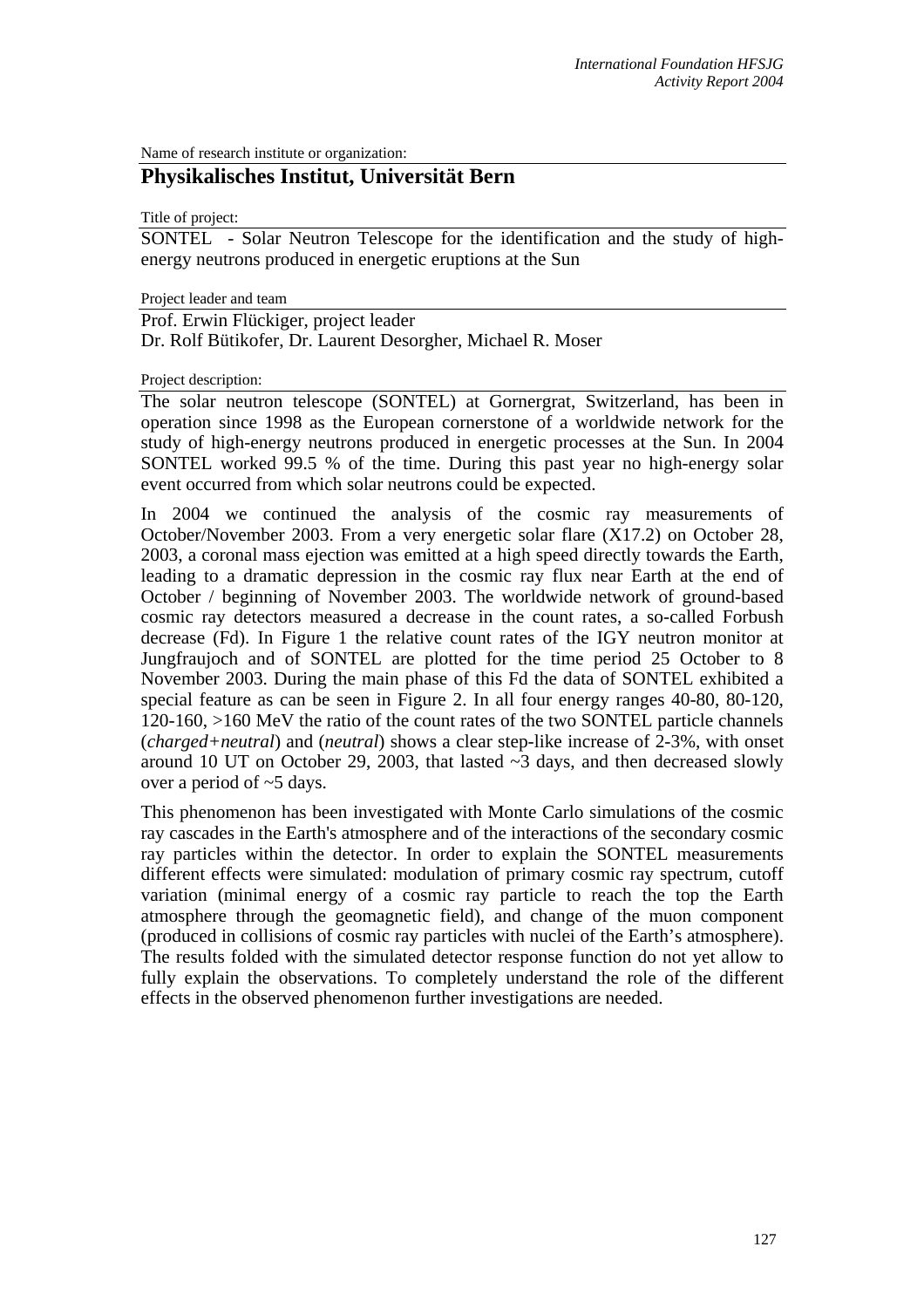

Figure 1: Relative count rates of IGY neutron monitor (red line) and of SONTEL at Gornergrat (blue line).



Figure 2: Ratio of the count rates of the two SONTEL particle channels (charged+neutral) and neutral. Time series are shown for the time-interval October 25 to November 8, 2003 (hourly values, pressure corrected data). The vertical dasheddotted line indicates the passage of the coronal mass ejection over the Earth.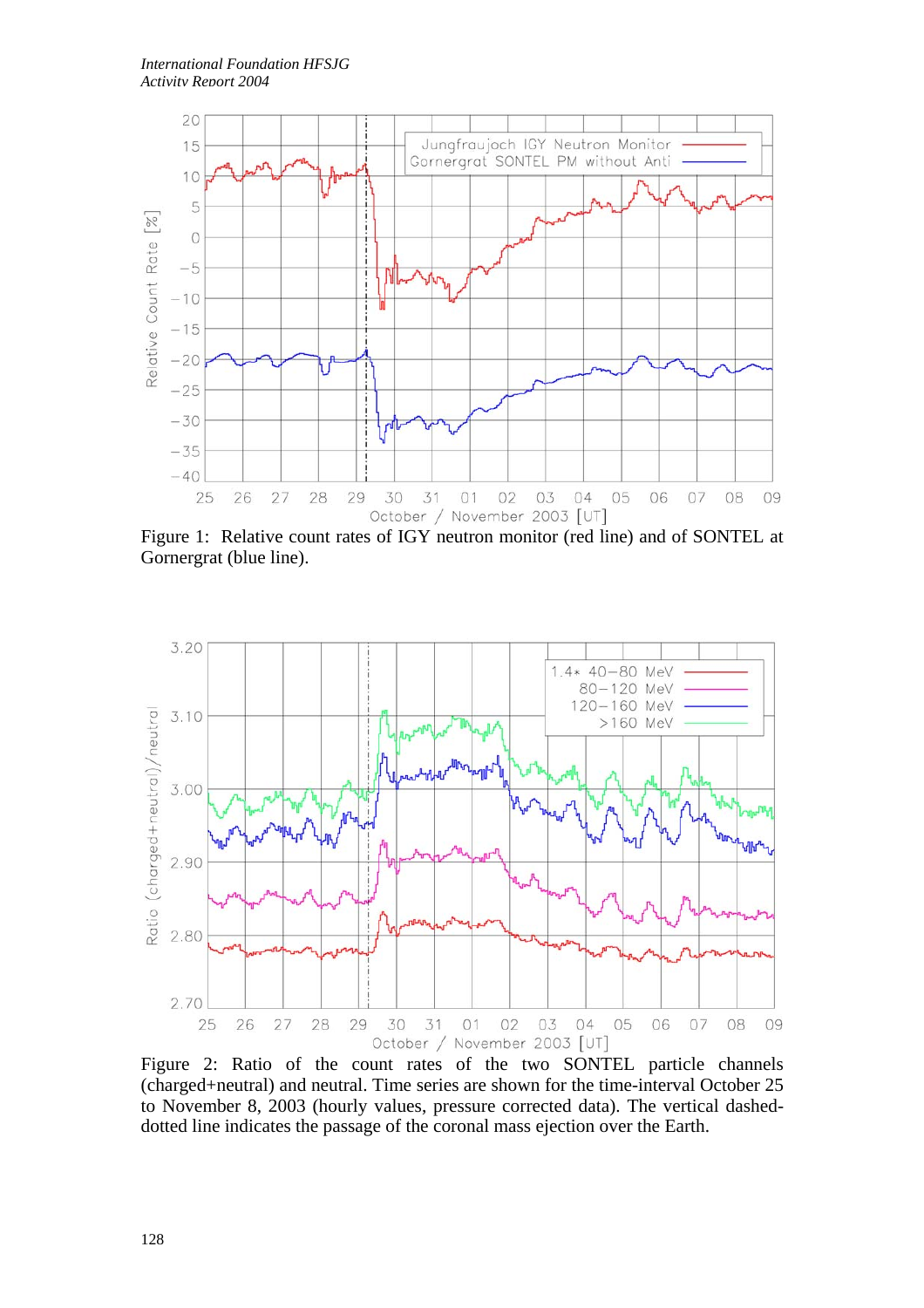In the period covered by this report a special study was also conducted for a better understanding of the characteristics of the SONTEL detector. In August 2004 the energies of the four discriminator levels were measured by using the muon flux of the secondary cosmic radiation in the Earth's atmosphere. The measurements showed that the different energy channels are somewhat lower than supposed and that the boundaries are not sharp. This can explain the increases in the count rates of the lowest energy channels that coincide with outgassing radon from the ground and with radioactive wash out during precipitations (see our activity report 2003). Figure 3 shows the distribution of the deposited energies in the scintillators of SONTEL that are counted in the energy channel 40-80 MeV.



Figure 3: Distribution of the deposited energies in the scintillators of SONTEL that are counted in the energy channel 40-80 MeV.

Key words:

Astrophysics, cosmic rays, solar neutrons

Internet data bases: http://cosray.unibe.ch http://stelab.nagoya-u.ac.jp/ste-www1/div3/CR/ Neutron/index.html

Collaborating partners/networks:

Prof. Y Muraki, Prof. Y. Matsubara, Dr. T. Sako, Dr. H. Tsuchiya, Solar Terrestrial Environment Laboratory, Nagoya University, Nagoya 464-8601, Japan

T. Sakai; Physical Science Lab., College of Industrial Technology, Nihon University, 2-11-1 shin-ei, Narashino-shi, Chiba 275, Japan

Prof. A. Chilingarian, Cosmic Ray Divison, Yerevan Physics Institute, Yerevan, 375036, Armenia